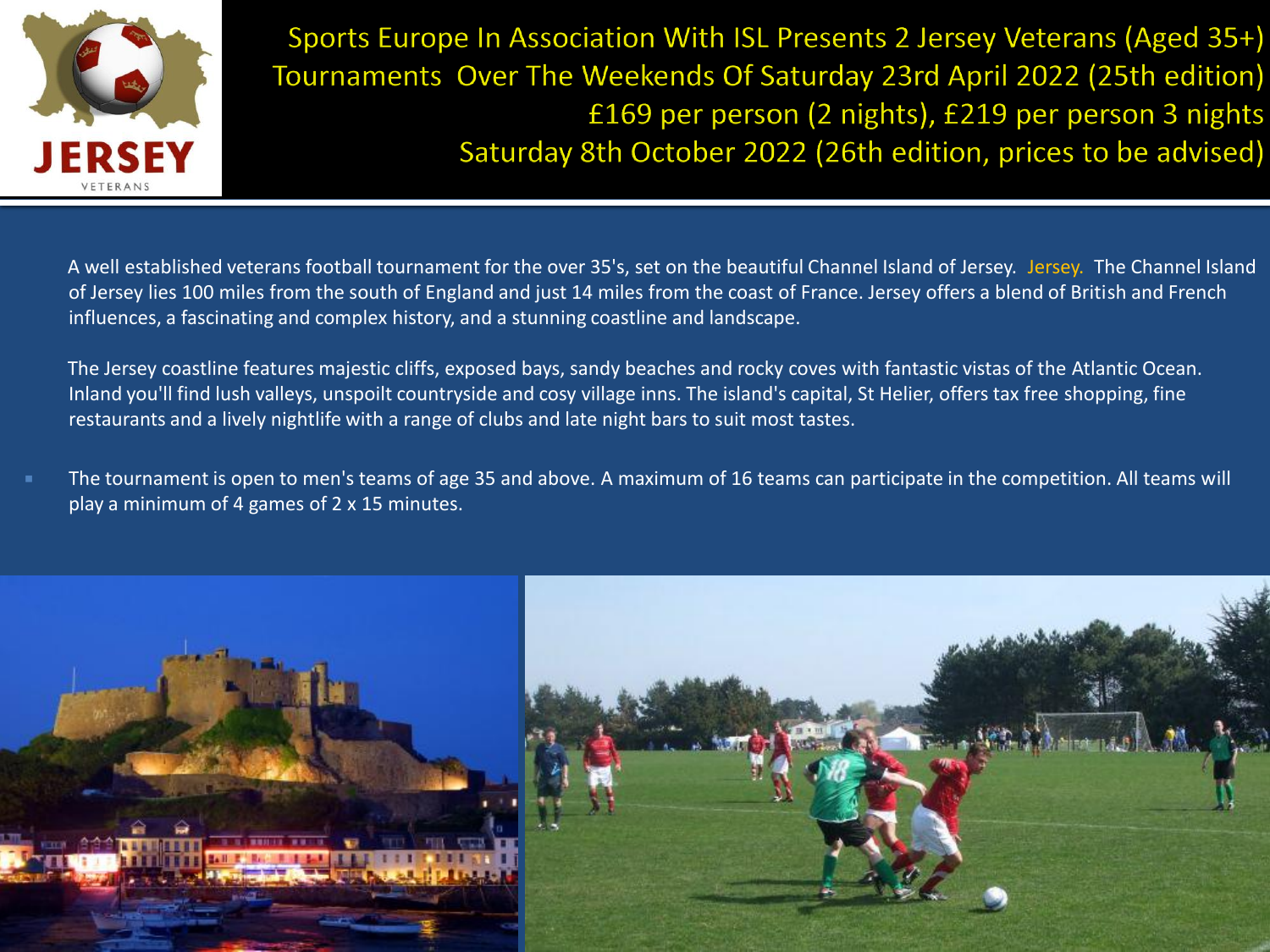## **Outline Itinerary**

- **Fri :** Teams arrive Jersey to be met and transferred to your hotel. Rest of day free in St Helier to enjoy the many attractions, bars, restaurants and nightlife.
- **Sat :** Transfer to the award winning Le Quennevais Sports Centre for the 24th Jersey Veterans tournament. Teams will be split into groups of 3, 4 or 5 before progressing to the knock out phase. The Final will be followed by the trophy presentation. Return to hotel. Evening free.
- **Sun**: Free day to relax / play golf / go fishing, or a day trip to Guernsey or the beautiful walled port of St Malo in France. Transfer to the airport or port for your return journey.

**Mon:** Optional departure day.

- Price includes
	- 3\* hotel accommodation on a bed & breakfast basis. Transfers to / from your point of arrival and tournament transportation from your hotel. Participation in the 24th Jersey International Veterans Football Festival, services and States of Jersey throughout your stay.
- Team Entry Fee is £50.
- **Travel**
- There are several low cost airlines flying from local airports to Jersey, and there's the option of travelling by ferry from a choice of south coast ports.